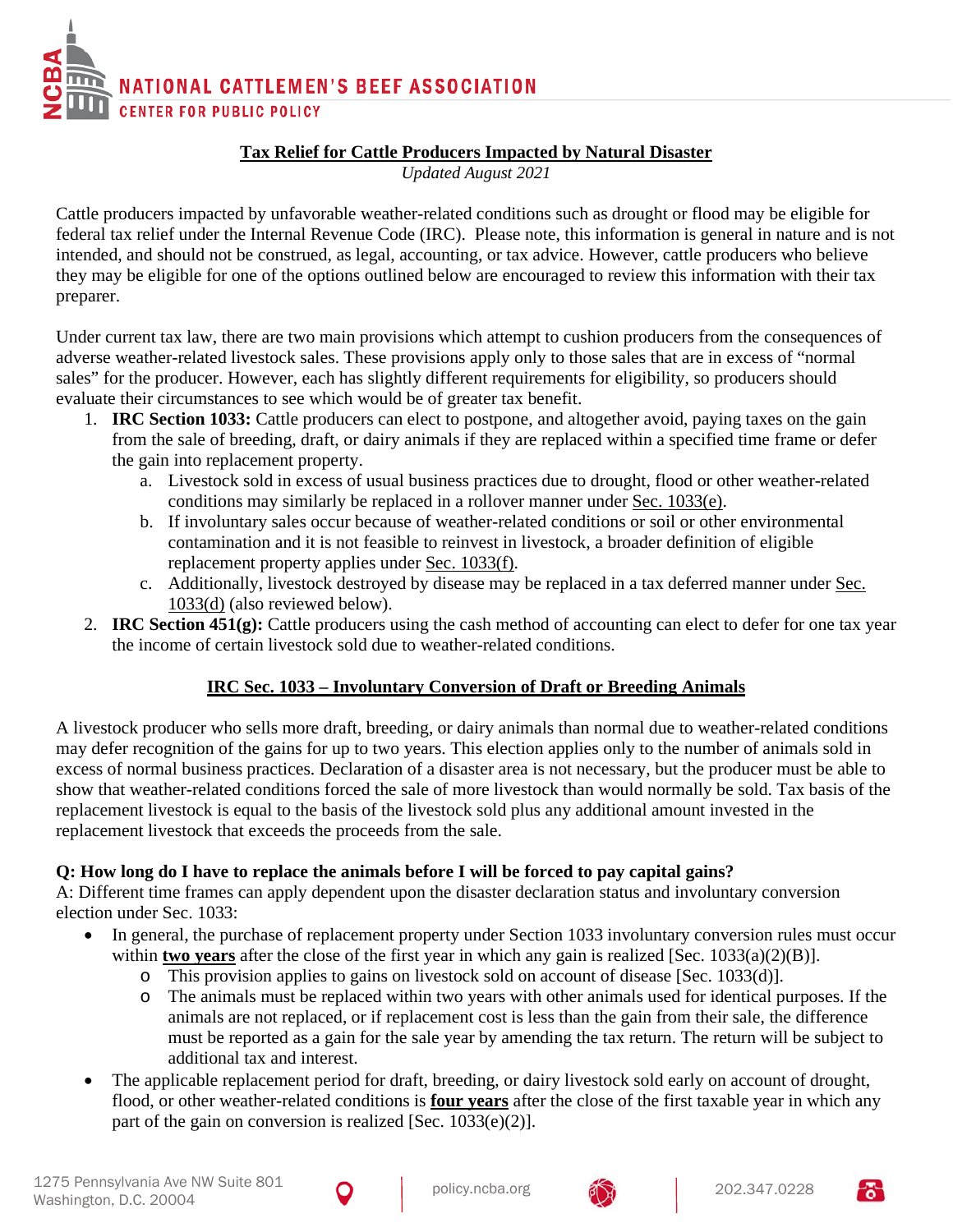- The taxpayer must establish that the sale would not have occurred but for the drought, flood, or weatherrelated conditions that resulted in the area being designated as eligible for federal assistance.
- The IRS is given authority on a regional basis to extend the replacement period if the weather-related conditions that resulted in the application of this provision continue for more than three years [Sec. 1033(e)(2)(B)].

## **Q: How do I make a Sec. 1033 election?**

A: As referenced above, under  $\frac{1033(a)-2(c)(2)$  and  $\frac{1033(d)}{c}$ , the election to defer gain under the involuntary conversion rules can be made at any time within the normal statute of limitations for the period in which the gain was recognized, assuming it is before the expiration of the period within which the converted property must be replaced. Under 1033(e), if the election is filed to defer gain and eligible replacement property is not acquired within the four-year replacement period, an amended return for the year in which the gain was originally realized must be filed to report the gain.

#### **Q: What information is needed on your tax return in which any gain is first realized and then deferred under Sec. 1033?**

A: The election to defer the payment of capital gains on the forced sale of livestock is made by demonstrating the involuntary conversion of those animals. This can be done by attaching the following information to the tax return for the year in which the sale of the animals occurred:

- Name, address, and ID number.
- Number and kind of livestock sold or exchanged.
- Number of livestock of each kind that would have been sold or exchanged under normal business circumstances (generally, the average number of animals sold over the three preceding years).
- The amount of gain realized on the sale or exchange.
- The amount of income to be postponed.

### **Q: What information is needed for livestock sold due to drought or weather-related conditions?**

A: A producer must also provide evidence of the weather-related conditions that forced the sale or exchange of animals, and an explanation of how the sale is related to weather conditions. Keep in mind:

- The sale of livestock (other than poultry) held by a taxpayer for draft, dairy, or breeding purposes in excess of the number that would have been sold under the taxpayer's usual business practice is treated as an involuntary conversion if the early sale occurred solely on account of drought, flood, or a weather-related condition that resulted in the area being designated as eligible for federal assistance.
- While a sale or exchange of the livestock must be solely on account of the drought or weather conditions that affected the water, grazing, or other needs of the livestock, it is not necessary that the livestock were held in a drought or flood area, or that the actual sale occurred in a drought or flood area [Reg. 1.1033(e)-1(b)].
- The involuntary conversion treatment is limited to the livestock sold in excess of the number that would have been sold under the taxpayer's usual business practice [Reg. 1.1033(e)-1(c)].

### **Q: What information is needed for livestock destroyed by disease?**

A: For livestock sold or exchanged because they have been exposed to disease, the election statement and tax return disclosure requirements for replacement of diseased livestock are the same as any involuntary conversion, except the taxpayer must recite the evidence that livestock were destroyed or sold because of disease [Reg. 1.1033(d)-1(b)]. Keep in mind:

• The disease need not be of epidemic proportions [Rev. Rul. 61-216]. However, the sale of a herd of beef cattle that developed the dwarf gene did not qualify because dwarfism in beef cattle is not a disease [Rev. Rul. 59-174].



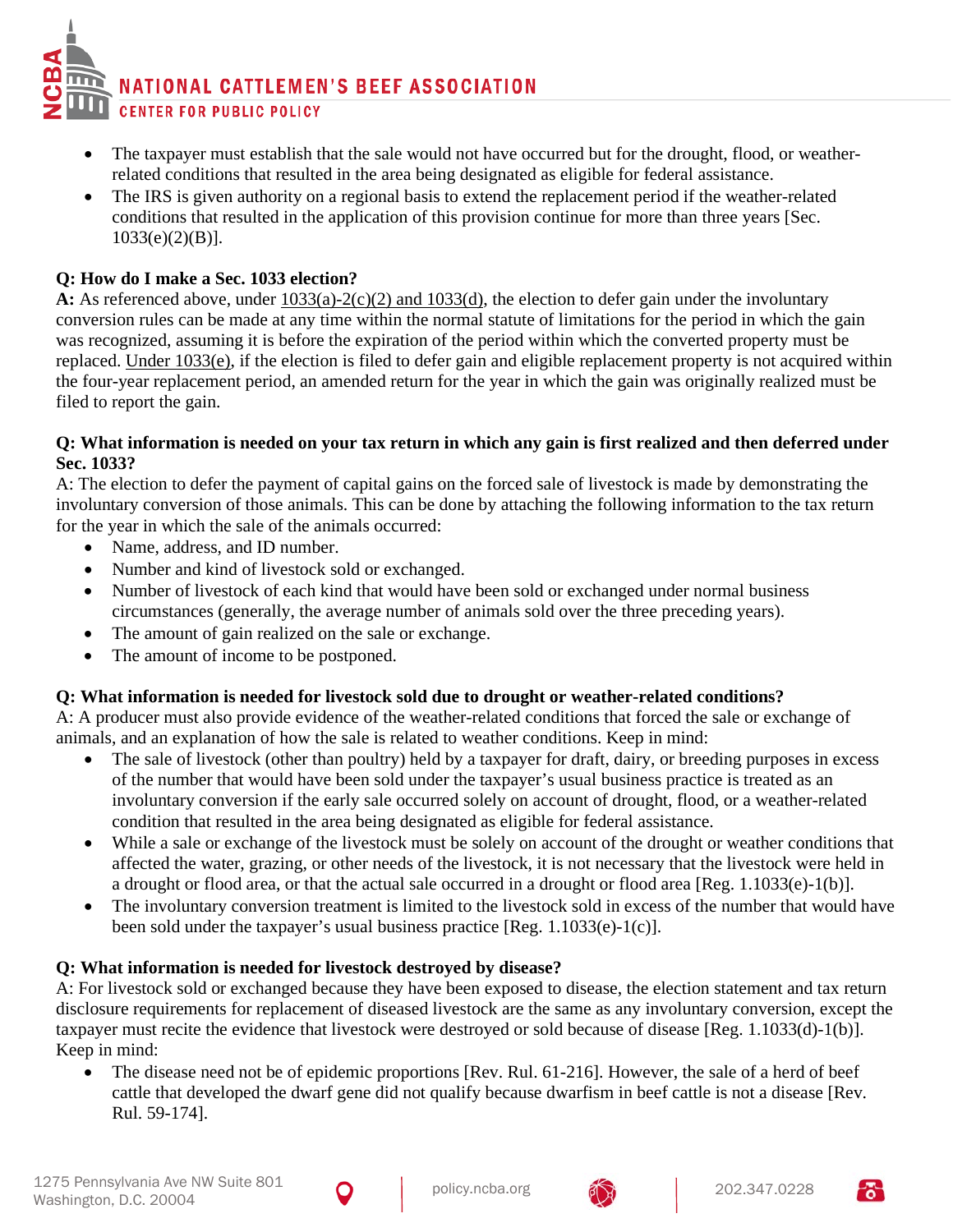• This diseased livestock rollover privilege applies to inventory or resale animals, in addition to breeding or productive animals.

### **Q: What information should be included on a tax return the year in which the livestock are replaced?**

A: Producers are required to provide documentation of the following:

- The date the replacement animals were bought.
- The cost of the replacement animals.
- The number and kind of the replacement animals.
- A copy of the information you attached to the tax return from the year in which you claimed the involuntary conversion.

# **Q: Does the value of the replacements need to be equal in value to the original animals?**

A: In general, in a Sec. 1033 rollover, the replacement property must be similar or related in service or use.

- Historically, the regulations have required the replacement livestock to be functionally the same as the involuntarily converted livestock (i.e., held for the same useful purpose as the old). Thus, dairy cows should be replaced by dairy cows [Reg. 1.1033(e)-1(d)]. But breeding cattle may replace buffalo of the same sex [PLR 7903064].
- However, under Sec. 1033(f), a taxpayer is allowed to replace involuntarily converted livestock sold early due to drought, flood, or other weather-related conditions with other farm property (other than real property) if it is not feasible for the taxpayer to reinvest the proceeds in similar or related use livestock.

### **Q: What is an example of a situation where this election could be applied?**

A: Utah State University Extension's RuralTax.org provides the following example:

Bo Vine normally sells 25 cows per year. This year Bo sells 40 cows because of weather induced limited forage and feed supplies. Gains from the sale of the 15 cows sold in excess of normal business practice would not be reported as income if Bo purchases replacement animals that cost as much or more within the next two tax years.

- A. Bo sells 40 raised beef cows (with a \$0 tax basis) for \$50,000. The gain of \$18,750 (\$50,000 / 40 cows x 15 cows) is deferred. If Bo purchases the replacement cows for \$18,750, the tax basis in the replacement animals would be zero. If the replacements cost \$20,000, the tax basis in the replacement animals would be \$1,250 (\$20,000 - \$18,750 of deferred gain). The \$1,250 could then be depreciated over their MACRS depreciable life or expensed using the IRC Section 179 Expensing election.
- B. Bo sells 40 purchased beef cows (with a remaining \$16,000 tax basis) for \$50,000. The gain of \$18,750 (\$50,000/40 cows x 15 cows) is deferred. If Bo purchases the replacement cows for \$18,750, the tax basis in the replacement animals would be \$16,000. If the replacements cost \$21,000, the tax basis in the replacement animals would be \$2,250 (\$21,000 cost minus the \$18,750 of gain deferred plus \$16,000 remaining basis). The \$2,250 could then be depreciated over their MACRS depreciable life or expensed using the IRC Section 179 Expensing election.

# **Q: Is the 1033 election limited to cash-basis taxpayers?**

A: No, a Section 1033 exemption is available to all taxpayers whose principal business is farming (unlike under Section  $451(g)$ ).

# **Q: Is this the right choice for me?**

A: There are a number of very important considerations that must be taken into account to accurately answer that question, such as effects on depreciation and income averaging. This document is intended to aid producers in



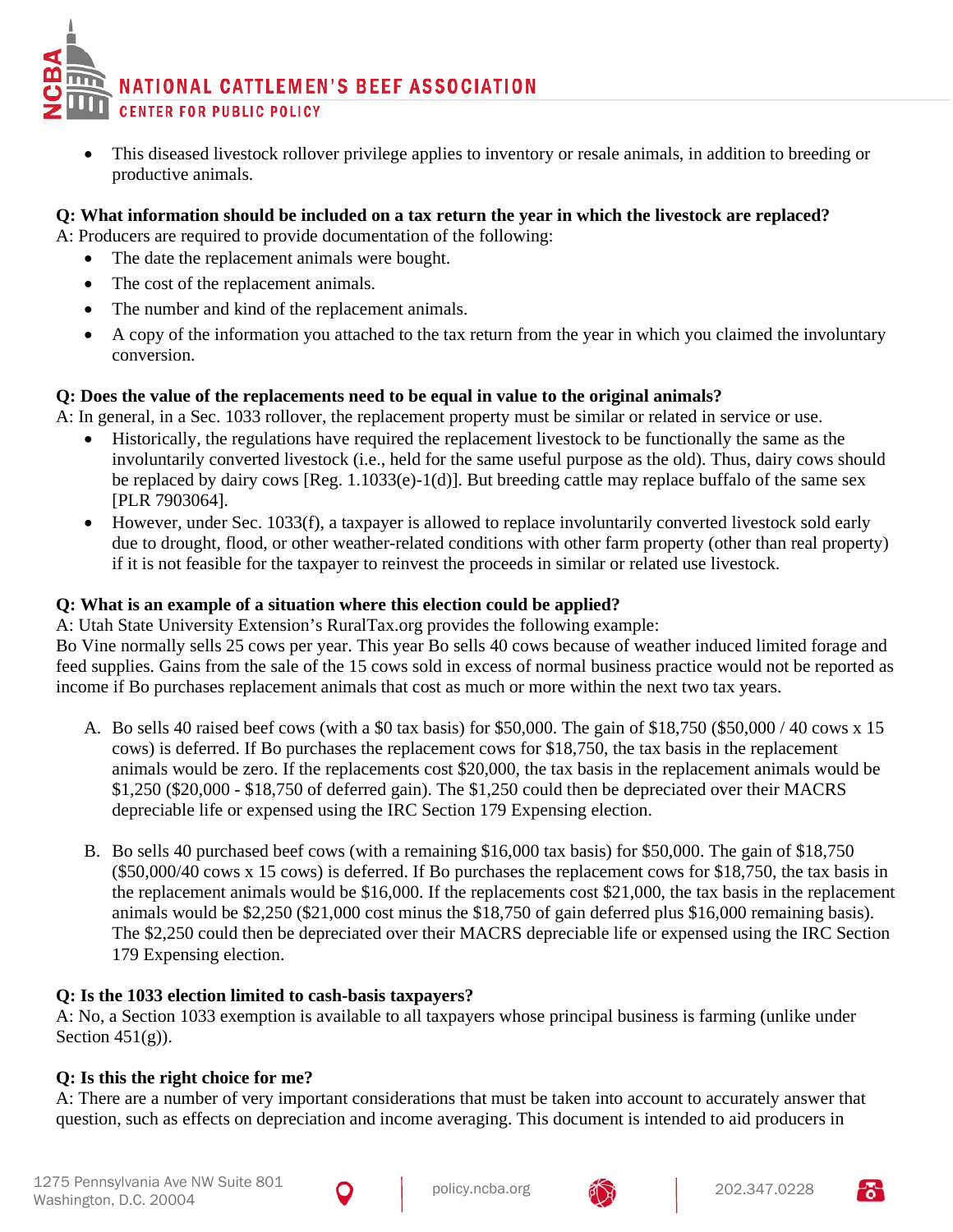acquiring an understanding of their options, however, all producers should consult with their personal tax advisor/accountant in order to determine what strategies will work best for their operation.

# **IRC Sec. 451(g) – One Year Deferral on Income**

The gain from the sale of livestock sold early due to drought, flood, or other weather-related conditions may be deferred for one year. There are five conditions for eligibility:

- 1. The taxpayer's principal business is farming.
- 2. The taxpayer uses the cash method of accounting.
- 3. Under normal business practices, the sale would not have occurred in the current year except for the drought, flood, or other weather conditions.
- 4. The drought, flood, or other condition resulted in the area designated as eligible for assistance by the federal government.
- 5. Only livestock in excess of the number that normally would have been sold under usual business practices are eligible for the deferral.

It's important to note that livestock may be either raised or purchased animals and may be held either for resale (inventory livestock) or for productive use (depreciable livestock). Depreciable livestock includes dairy, breeding, draft, or sporting purpose animals.

# **Q: How do I make the election?**

A: The 451(g) election must be made by the due date of the tax return for the tax year in which the sale occurred, and the following information should be attached to the statement:

- A declaration that the producer is taking an IRS Code Section  $451(g)$  exemption.
- Evidence of the weather-related conditions that forced the sale of the livestock and the date, if known, on which an area was designated as eligible for assistance by the federal government.
- A statement explaining the relationship of the area affected by the weather-related condition of early sale or exchange of livestock.
- The number of animals sold during each of the past three years.
- The number of animals that would have been sold during the current tax year had the producer followed their normal business practices in the absence of weather-related conditions
- The total number of animals sold, and the number of animals sold because of weather-related conditions during the tax year.
- Computations, consistent with IRS requirements, to show the amount of income to be postponed for each class of livestock.

# **Q: What if my county has not received a federal disaster declaration at this time?**

A: In order for a producer to qualify for a 451(g) election, the area must have received a federal disaster declaration. However, it is not necessary that the sale of the livestock takes place after the declaration was received. The sale of the animals could have occurred prior to the area receiving a designation as eligible for federal disaster assistance if the weather-related condition that caused the federal disaster designation was the same condition that forced sale of the livestock.

# **Q: What is an example of a situation where this election could be applied?**

A: A cow/calf producer with 100 cows typically sells 25 of his calves after fall weaning while retaining the remaining 75 for back-grounding and sale the next Spring. This year, due to drought conditions, the producer has